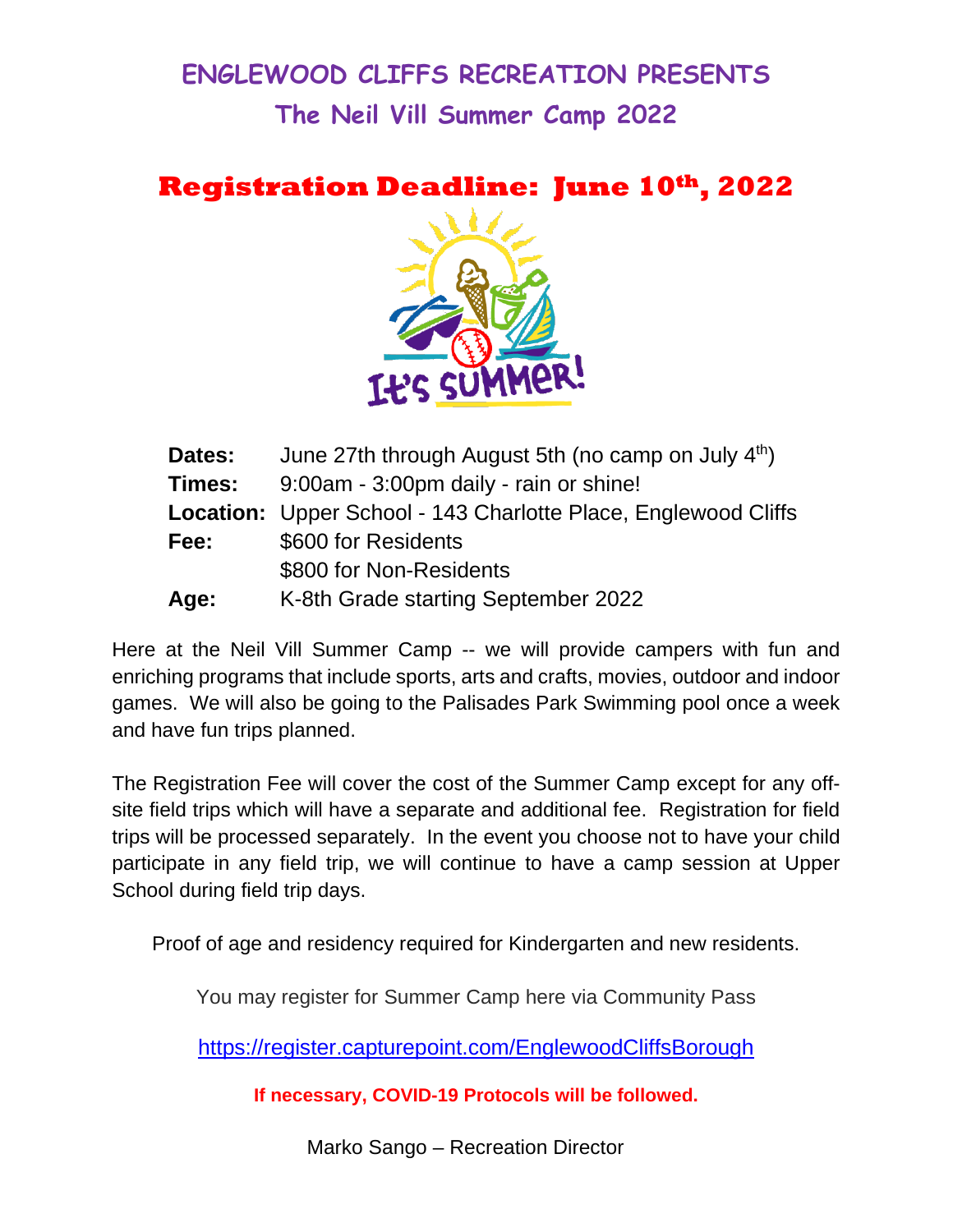## **Neil Vill Summer Day Camp Trips – FINALIZED FEES**

June 28th (Tuesday) - Palisades Park Pool - Leave camp at 9:10am and return to camp at 12:10pm - Bring sunscreen, towel, lunch or money for concession stand. **Fee - \$20.00**



June 30th (Thursday) - SeaQuest in Woodbridge, NJ - Leave at 9:30am and return to camp by 2:30pm. Bring a bagged lunch. **Fee - \$25.00**



July 5th (Tuesday) - Palisades Park Pool - Leave camp at 9:10am and return to camp at 12:10pm - Bring sunscreen, towel, lunch or money for concession stand. **Fee - \$20.00**



July 7th (Thursday) - Medieval Times in Lyndhurst, NJ - Leave camp at 10:00am and return to camp at 2:00pm. Show and lunch included. **Fee - \$58.00**



July 12th (Tuesday) - Palisades Park Pool - Leave camp at 9:10am and return to camp at 12:10pm - Bring sunscreen, towel, lunch or money for concession stand. **Fee - \$20.00**



July 14th (Thursday) - Xtreme Energy - Englewood, NJ - Leave camp at 9:30am and return to camp at 12:30pm. Includes 2 hours of unlimited space/ropes course. **Fee - \$40.00**

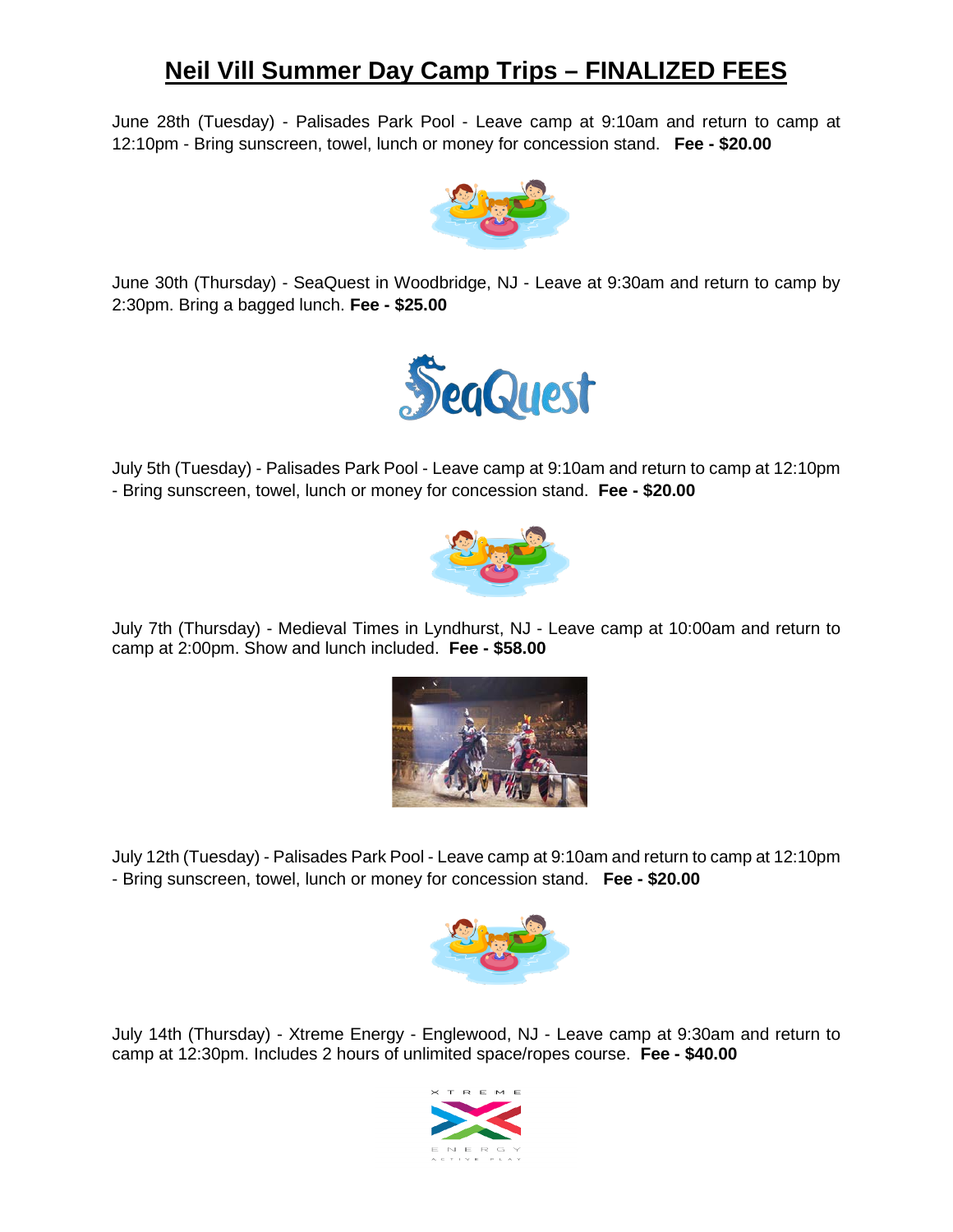July 18th (Monday) - Wild West City - Stanhope, NJ - Leave camp at 9:30am and return to camp at 2:30pm. Bring lunch and money for souvenirs. **Fee -\$45.00**



July 19th (Tuesday) - Palisades Park Pool - Leave camp at 9:10am and return to camp at 12:10pm - Bring sunscreen, towel, lunch or money for concession stand. **Fee - \$20.00**



July 21st (Thursday) - AMC Movies - Ridgefield Park, NJ - Leave camp 9:30am and return to camp at 1:00pm. Movie will tentatively be Lightyear. *Please keep in mind this price does not include the \$4.49 plus tax kids pack (small popcorn, drink and gummy pack- cash will need to be provided day of for that* **Fee - \$20.00**



July 26th (Tuesday) - Palisades Park Pool - Leave camp at 9:10am and return to camp at 12:10pm - Bring sunscreen, towel, lunch or money for concession stand. **Fee - \$20.00**



July 28th (Thursday) - Humdingers - Paramus, NJ - Leave camp at 9:30am and return to camp at 2:00pm. Includes - 1 hour of Bowling, 1 hour of play card for unlimited laser maze, arcade, and batting cages and 2 slices of pizza with a small soft drink. **Fee - \$45.00**



August 2nd (Tuesday) - Palisades Park Pool - Leave camp at 9:10am and return to camp at 12:10pm - Bring sunscreen, towel, lunch or money for concession stand. **Fee - \$20.00**